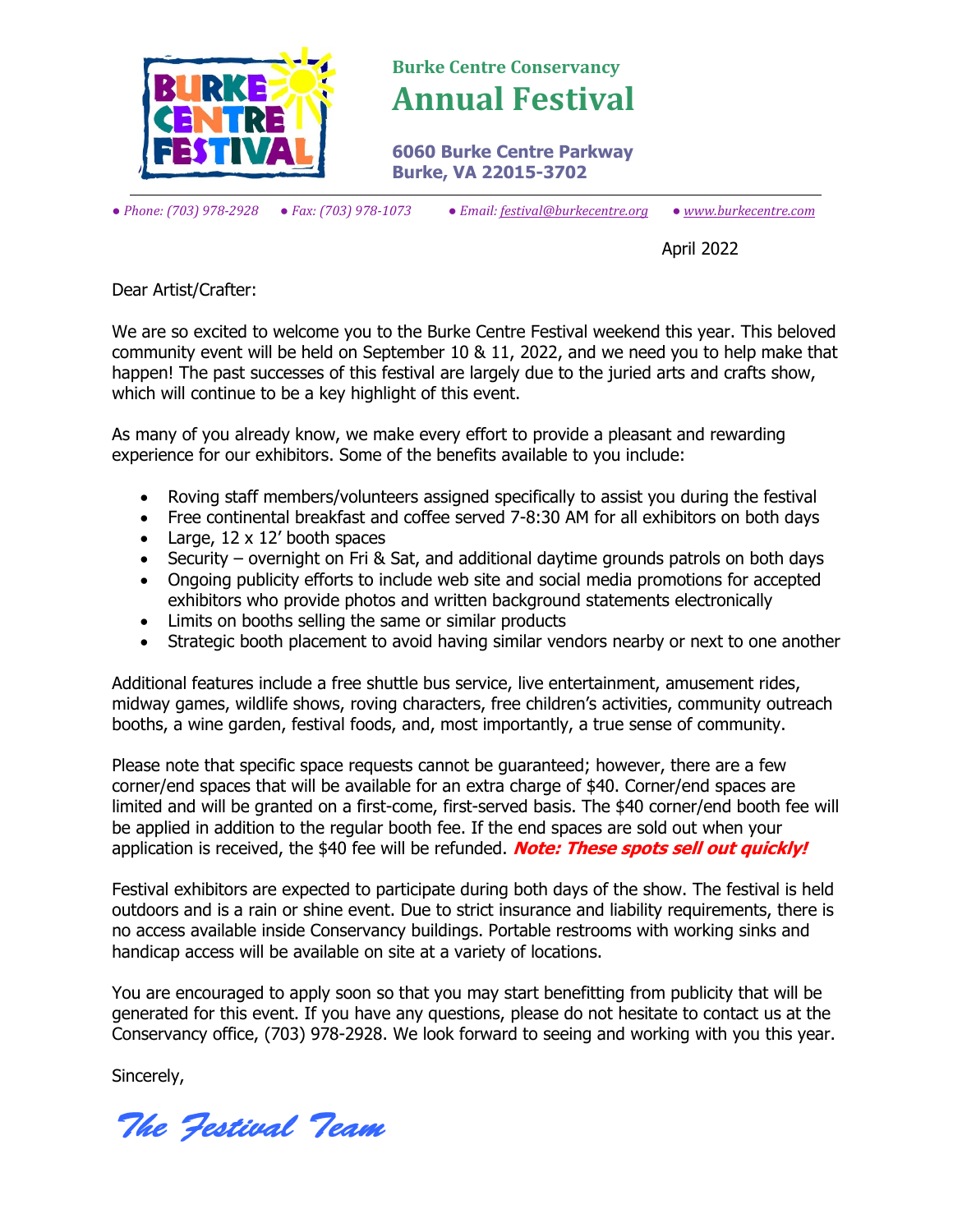

## **ARTIST/CRAFTER EXHIBITOR APPLICATION SEPTEMBER 10 & 11, 2022**

Please return this form, photos of merchandise and set-up, and application fee to the Burke Centre Conservancy, 6060 Burke Centre Parkway, Burke, VA 22015-3702. Attn: Festival Staff or email festival@burkecentre.org.

**Due by July 25, 2022.** Please print legibly or type in text below. Thank you!

| Type(s) of Arts/Crafts and list specific items to be sold (attach add'l sheet if needed):          |  | <u> 1989 - Johann Stoff, amerikansk politiker (d. 1989)</u><br>,我们也不能会在这里,我们的人们就会在这里,我们也不会在这里,我们也不会在这里,我们也不会在这里,我们也不会在这里,我们也不会在这里,我们也不会在这里,我们也不<br>,我们也不能会有什么。""我们的人,我们也不能会有什么?""我们的人,我们也不能会有什么?""我们的人,我们也不能会有什么?""我们的人,我们也不能会有什么?""                                                                                                                                                                                  |  |
|----------------------------------------------------------------------------------------------------|--|-----------------------------------------------------------------------------------------------------------------------------------------------------------------------------------------------------------------------------------------------------------------------------------------------------------------------------------------------------------------------------------------------------------------------|--|
| <b>Important: NO NEW ITEMS may be INTRODUCED OR DISPLAYED after application has been accepted.</b> |  |                                                                                                                                                                                                                                                                                                                                                                                                                       |  |
|                                                                                                    |  | Please check all [ ] \$150 Non-Resident: 1 <sup>st</sup> space OR [ ] \$100 Burke Centre Resident: 1 <sup>st</sup> space<br>that apply: $\left[\begin{array}{c} 1 \end{array}\right]$ \$125 Non-Resident: 2 <sup>nd</sup> space $\left[\begin{array}{c} 0 \end{array}\right]$ \$75 Burke Centre Resident: 2 <sup>nd</sup> space<br>[ __ ] \$40 Corner/End Space Requested TOTAL PAYMENT: \$__________________________ |  |

**PUBLICITY RELEASE:** Your signature below authorizes the release of information about your business, including pictures and contacts, to local media representatives upon request. This type of information is typically used for feature write-ups in local newspapers and web site publicity. **OPT-OUT: Please initial here if you DO NOT allow this information to be released: [** \_\_\_ **]**

| Payment by check is preferred! If you wish to pay by credit card, please complete this section:                                                                                                                                                                                 |                                                                                                                  |  |  |  |
|---------------------------------------------------------------------------------------------------------------------------------------------------------------------------------------------------------------------------------------------------------------------------------|------------------------------------------------------------------------------------------------------------------|--|--|--|
| [ ] VISA or [ ] MASTERCARD (please check one)                                                                                                                                                                                                                                   | TOTAL AMT CHARGED: \$ ___________________                                                                        |  |  |  |
|                                                                                                                                                                                                                                                                                 |                                                                                                                  |  |  |  |
|                                                                                                                                                                                                                                                                                 |                                                                                                                  |  |  |  |
|                                                                                                                                                                                                                                                                                 |                                                                                                                  |  |  |  |
| What is a CVV number? It is the security code found on the back side of your credit card following your account number. The CVV number is typically<br>represented by the last three numbers shown. *The billing Address must match the exact address where the card is billed. |                                                                                                                  |  |  |  |
|                                                                                                                                                                                                                                                                                 |                                                                                                                  |  |  |  |
| <b>Signature</b> (approves above info including credit card pmt if applicable)<br><b>Date</b>                                                                                                                                                                                   |                                                                                                                  |  |  |  |
|                                                                                                                                                                                                                                                                                 |                                                                                                                  |  |  |  |
| ********************** (FOR OFFICE USE ONLY) ***********************                                                                                                                                                                                                            |                                                                                                                  |  |  |  |
| Date Received: _________________                                                                                                                                                                                                                                                | Approved: ______________<br>Space Assignment: _______________                                                    |  |  |  |
| Amt Paid: \$                                                                                                                                                                                                                                                                    | Disapproved: _____________                                                                                       |  |  |  |
| Add'l Corner Pmt: \$______________                                                                                                                                                                                                                                              | Refund Date: Networks and the set of the set of the set of the set of the set of the set of the set of the set o |  |  |  |
|                                                                                                                                                                                                                                                                                 |                                                                                                                  |  |  |  |